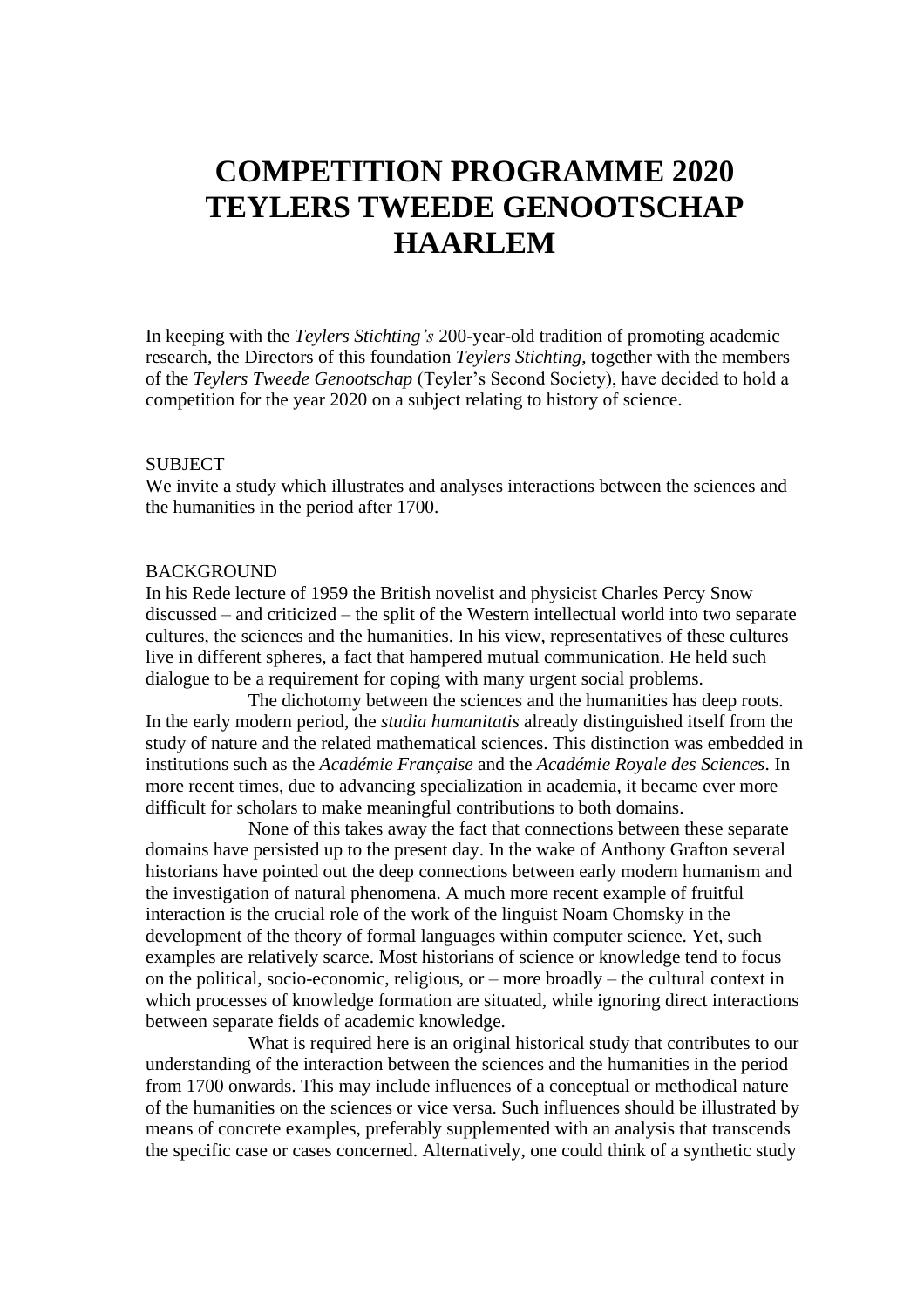that sheds more light on what connects, rather than separates both spheres of knowledge.

#### FORM OF ENTRY

**Entries should consist of either one extended study, in the form of a text prepared for publication, or of several publications, most of which have appeared in the three years prior to 1 January 2023. For the second option, the entrants shall be either the sole author or one of the principal authors; the entrants must also submit an unpublished text, written specifically for the competition, which sets out the earlier publications in a broader academic context.**

### PROCEDURE

In order to qualify for the competition, candidates should submit four copies of their entry to the Directors of the *Teylers Stichting* (Spaarne 16, 2011 CH Haarlem) by **1 January 2023** at the latest. Entries received after that date will not be considered. The texts should be submitted in either Dutch, French, German or English. In accordance with the provisions of Pieter Teyler van de Hulst's will, the author's name must not appear on the unpublished texts. Instead, the texts should be submitted anonymously, identifiable only by a maxim or saying. Entries should be accompanied by a sealed envelope, marked with the maxim that identifies the entry and containing the author's name and address.

## JUDGING

The judging will be carried out by the members of the *Teylers Tweede Genootschap,* who will submit their recommendation to the Directors of the Teyler Foundation within four months of the closing date for submissions. The Directors' decision, which will be made within one month, will be final. All candidates will be notified as soon as a decision is made.

### PRIZE

The prize consists of a gold medal struck from the *Teylers Tweede Genootschap's* dies. The medal will be awarded to the winner(s) at a special ceremony in the *Teylers Museum.* Professional journals and the press, and possibly other interested parties and institutions, will receive ample advance notice of the award ceremony.

### PUBLICATION

Responsibility for publication rests with the author of the winning entry, although the *Teylers Stichting* and the *Teylers Tweede Genootschap* may consider lending assistance. On publication, reference should be made to the fact that the text has received an award from the *Teylers Stichting.*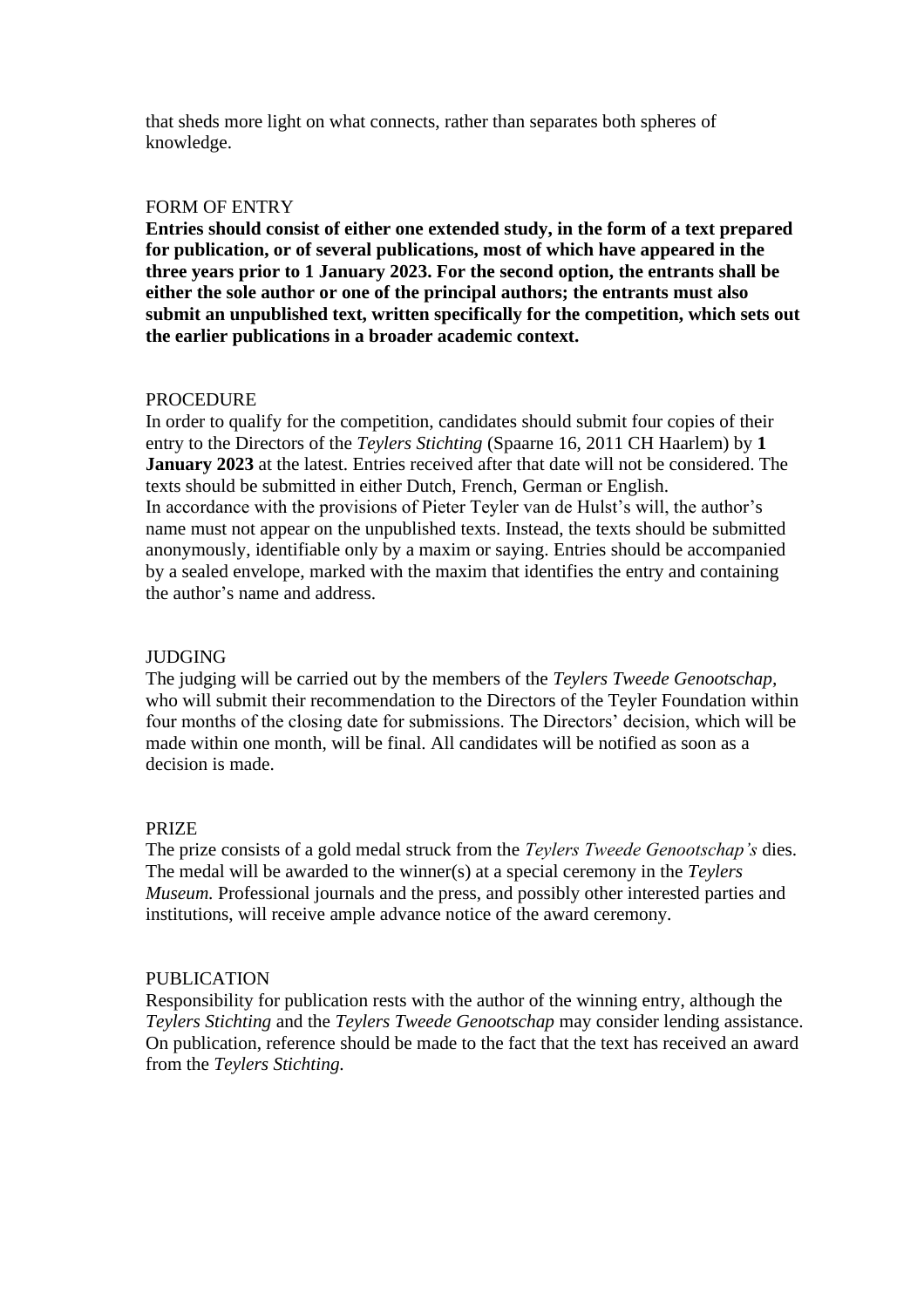## INFORMATION

Further information may be obtained from the secretary of the society (see below). Journal editors and others who wish to draw the attention of their readership to the competition, but who do not wish to print the competition details in full, are urged to advise intending candidates to consult the programme for full details of the competition. Copies of the application form are available from the secretary and on [www.teylersstichting.nl](http://www.teylersstichting.nl/)

For more information about Pieter Teyler van der Hulst, the *Teylers Stichting* and its related institutions, such as the two learned societies, the museum and the almshouses, please consult *Teyler 1778-1978* (Haarlem 1978) and *De idealen van Pieter Teyler. Een erfenis uit de Verlichting* (Haarlem 2006) and [www.teylersstichting.nl.](http://www.teylersstichting.nl/)

## CURRENT COMPETITIONS

- Competition 2018 (art history): call for an original study demonstrating how prints were disseminated, used and valued (closing date 31 December 2020).
- Competion 2019 (numismatics): (closing date 31 December 2021): call for a study of the convergence of technical innovation and artistic development in the work of early modern die cutters and medallists, which focuses on craft aspects that influence the physical and visual design of their coins and medals.

 For full details of the competitions, apply to the secretary and see [www.teylersstichting.nl](http://www.teylersstichting.nl/)

# **SECRETARY**

Dr. Y.L. Bleyerveld: bleyerveld@rkd.nl

### **SUBMISSIONS**

Submissions should have reached the Directors of the *Teylers Stichting* (Spaarne 16, 2011 CH Haarlem) before 1 January 2023.